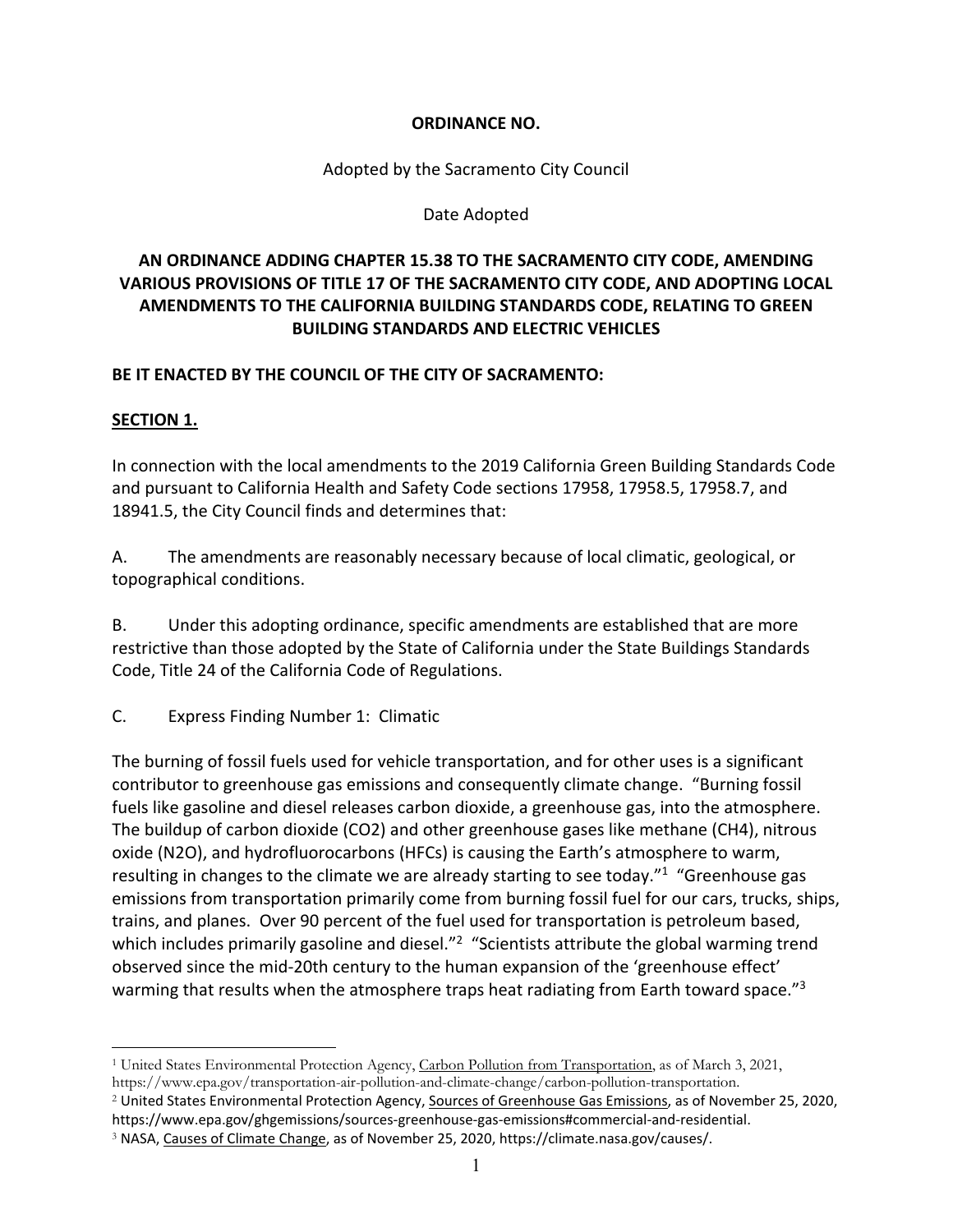Nitrous oxide, carbon dioxide, and methane are gases that contribute to the greenhouse effect.4

"Global climate change imposes substantial local impacts and risks on the Sacramento Valley, including rising temperatures, changing precipitation patterns and amounts, sea level rise, flooding, drought, and wildfire."<sup>5</sup> A general summary of climate risks facing the Sacramento Valley Region, including the City of Sacramento, are as follows:

- Warming air and water temperatures
- More extreme heat‐waves
- Drier landscapes
- Less snow
- Variable precipitation and seasonal shifts
- More intense droughts and floods with less predictability
- Higher Delta water levels compounded by subsidence
- Increased risk of wildfire
- Loss of ecosystem habitat<sup>6</sup>

"The Sacramento Region is expected to experience hotter and drier conditions and reduced snowpack that could cause reduced reservoir supplies and Sacramento and American River flows."<sup>7</sup> "Increased flood frequency and elevated flood risk are expected in California as a result of sea level rise, more intense storm events, and shifts in the seasonal timing of rainfall and snow pack runoff."<sup>8</sup> "Higher temperatures and the increased frequency of heat waves associated with climate change are expected to significantly increase heat-related illness, such as heat exhaustion and heat stroke."9

Imposing additional electric vehicle parking requirements will reduce the amount of greenhouse gas produced in Sacramento and will contribute to reducing the impact of climate change and the associated risks.

Based upon this express finding, the following building standards in the 2019 California Building Standards Code are amended or added:

● California Green Building Standards Code sections A4.106.8.2, A4.106.8.2.1, A4.106.8.3, A4.106.8.3.1, A5.106.5.3.2, and A5.106.5.3.5 (increasing electric vehicle infrastructure, thereby decreasing the impact of greenhouse gases); and

<sup>4</sup> NASA, Causes of Climate Change, as of November 25, 2020, https://climate.nasa.gov/causes/.

<sup>5</sup> Houlton, Benjamin, Jay Lund, (University of California, Davis), 2018. Sacramento Summary Report. California's Fourth Climate Change Assessment. Publication number: SUM‐CCCA4‐2018‐002, page 17.

<sup>&</sup>lt;sup>6</sup> Houlton, Benjamin Jay Lund, (University of California, Davis) 2018. Sacramento Summary Report. California's Fourth Climate Change Assessment. Publication number: SUM‐CCCA4‐2018‐002, page 6.

<sup>7</sup> City of Sacramento, Sacramento Climate Action Plan, Expected effects on the Sacramento Region, section 3.3, page 3‐11, January 13, 2012.

<sup>8</sup> City of Sacramento, Sacramento Climate Action Plan, Expected effects on the Sacramento Region, section 3-3, page 3‐13, January 13, 2012.

<sup>9</sup> City of Sacramento, Sacramento Climate Action Plan, section 3.3, page 3‐13, January 13, 2012.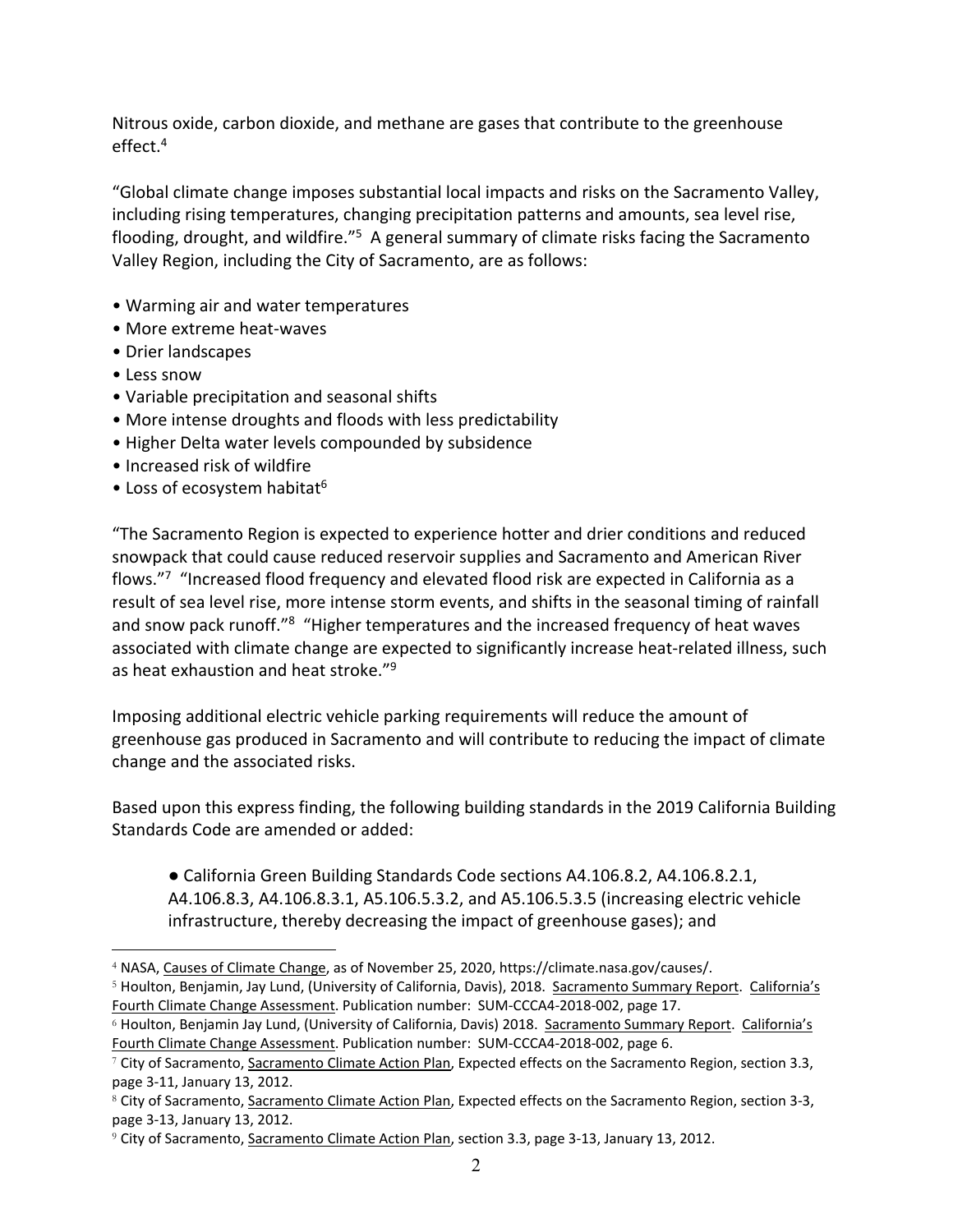● Sacramento City Code section 15.38.040 (implementing effective dates).

### **SECTION 2.**

Chapter 15.38 is hereby added to the Sacramento City Code to read as follows:

**Chapter 15.38 AMENDMENTS TO THE CALIFORNIA GREEN BUILDING STANDARDS CODE** 

**15.38.010 Amendments to the CGC.**

The CGC is amended as set forth in this chapter.

**15.38.020 Title lines.**

For the purposes of this chapter, and notwithstanding the provisions of section 1.04.060, the title lines (or "catchwords") in this chapter shall be deemed to be part of such sections.

**15.38.030 Local amendments to the CGC.**

A. Tier 2 of Subsection A4.106.8.2 is added to read as follows:

**A4.106.8.2 New Multifamily Dwellings** 

**Tier 2.** For new multifamily dwellings, twenty (20) percent of the total number of parking spaces on a building site, provided for all types of parking facilities, but in no case less than one, shall be electric vehicle charging spaces (EV spaces) capable of supporting future EVSE. Calculations for the required number of EV spaces shall be rounded up to the nearest whole number. An electric vehicle charging station shall be installed in at least one electric vehicle charging space.

B. A4.106.8.2.1 is added to read as follows:

**A4.106.8.2.1 Technical Requirements**

The EV spaces required by Section A4.106.8.2 shall be designed and constructed in accordance with Sections 4.106.4.2.1, 4.106.4.2.2, 4.106.4.2.3, 4.106.4.2.4, and 4.106.4.2.5.

C. Tier 2 of Subsection A4.106.8.3 is added to read as follows:

**A4.106.8.3 New Hotels and Motels**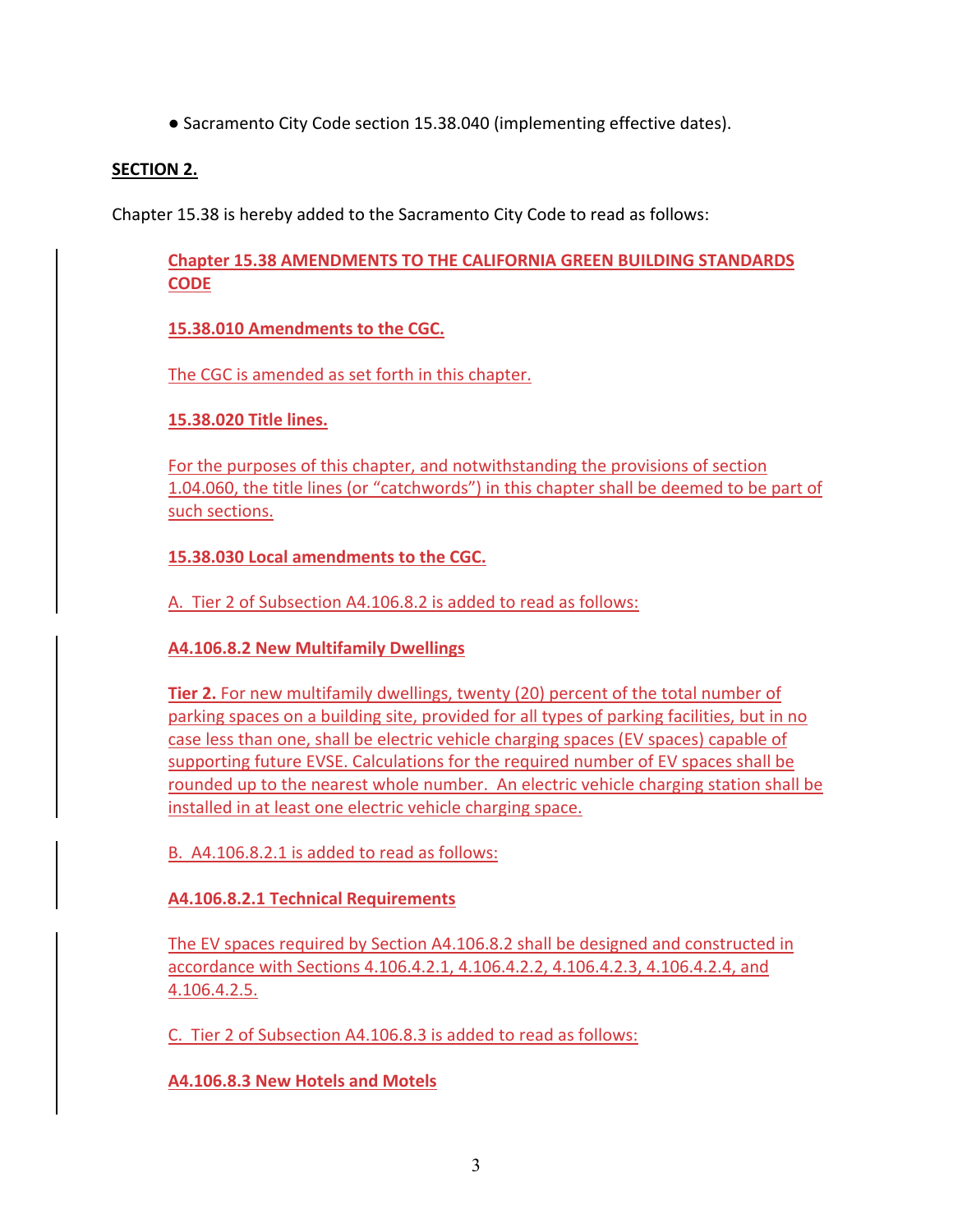**Tier 2.** For new hotels and motels, twenty (20) percent of the total number of parking spaces on a building site, provided for all types of parking facilities, but in no case less than one, shall be electric vehicle charging spaces (EV spaces) capable of supporting future EVSE. Calculations for the required number of EV spaces shall be rounded up to the nearest whole number. An electric vehicle charging station shall be installed in at least one electric vehicle charging space.

D. A4.106.8.3.1 is added to read as follows:

**A4.106.8.3.1 Technical Requirements**

The EV spaces required by Section A4.106.8.3 shall be designed and constructed in accordance with Sections 4.106.4.3, 4.106.4.3.2, 4.106.4.3.3, 4.106.4.3.4, 4.106.4.3.5, and 4.106.4.3.6.

E. Tier 2 Subsection 5.106.5.3.2 is amended to read as follows:

**A5.106.5.3.2 New Nonresidential**

**Tier 2.** For new nonresidential, twenty (20) percent of the total number of parking spaces on a building site, provided for all types of parking facilities, but in no case less than one, shall be electric vehicle charging spaces (EV spaces) capable of supporting future EVSE. Calculations for the required number of EV spaces shall be rounded up to the nearest whole number. An electric vehicle charging station shall be installed in at least one electric vehicle charging space.

F. A5.106.5.3.5 is added to read as follows:

**A5.106.5.3.5 Technical Requirements**

Raceways for electric vehicle charging spaces are required to be installed at the time of construction and shall be installed in accordance with the California Electrical Code Construction plans and specifications shall include, but are not limited to, the following:

1.The type and location of the EVSE.

2.The raceway(s) shall originate at a service panel or a subpanel(s) serving the area, and shall terminate in close proximity to the proposed location of the charging equipment and into listed suitable cabinet(s), box(es), enclosure(s) or equivalent.

3.Plan design shall be based upon 40‐ampere minimum branch circuits.

4.Electrical calculations shall substantiate the design of the electrical system, to include the rating of equipment and any on‐site distribution transformers and have sufficient capacity to simultaneously charge all required EVs at its full rated amperage.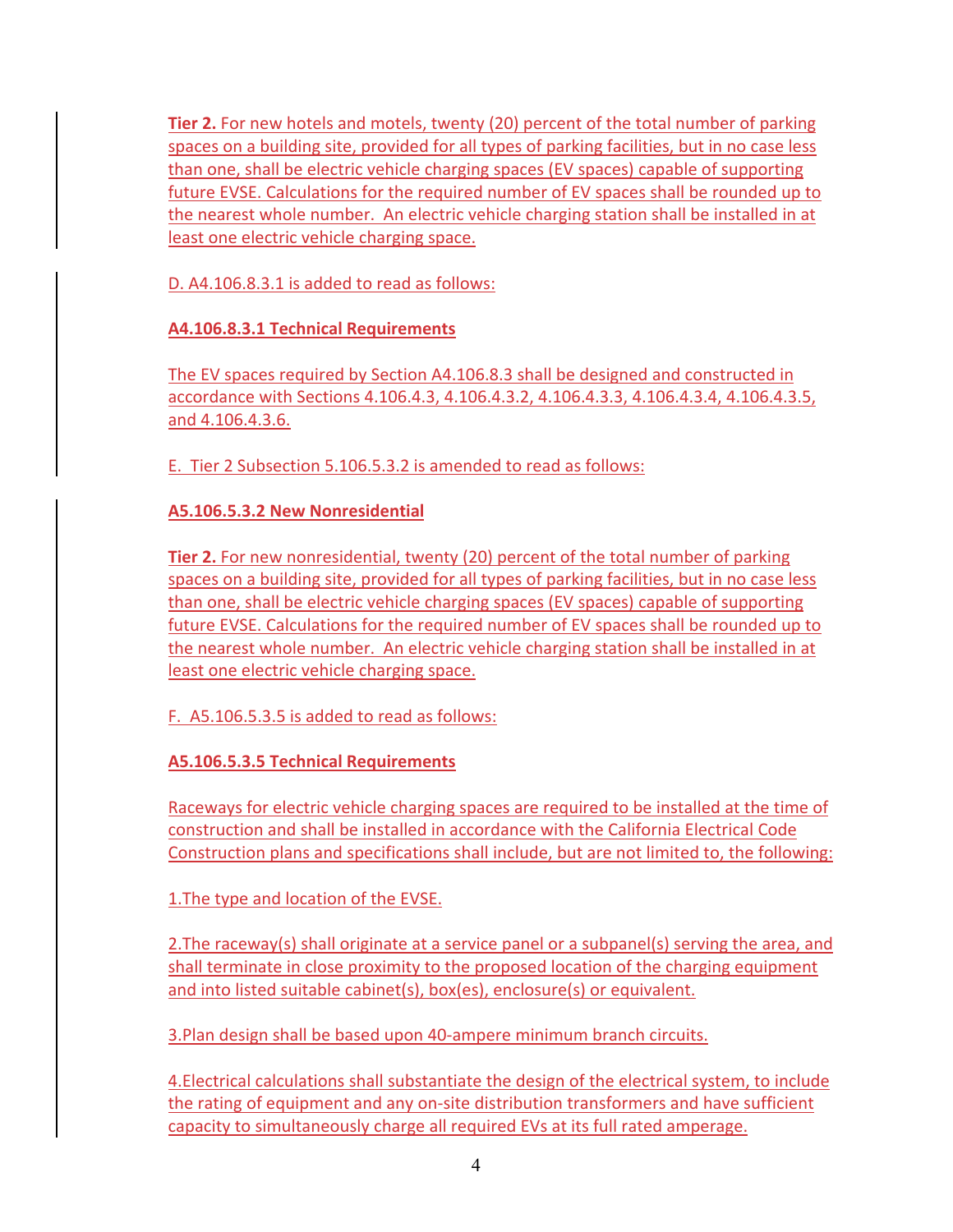5.The service panel or subpanel(s) shall have sufficient capacity to accommodate the required number of dedicated branch circuit(s) for the future installation of the EVSE.

**15.38.040 Effective Date of Local Amendments to the CGC.** 

Sections A4.106.8.2 Tier 2, A4.106.8.2.1, A4.106.8.3 Tier 2, A4.106.8.3.1, A5.106.5.3.2 Tier 2, and A5.106.5.3.5 are applicable to building permit applications filed on or after January 1, 2023, for new construction three stories or less and are applicable to building permit applications filed on or after January 1, 2026, for new construction four stories or more.

# **SECTION 3.**

A. Section 17.108.060 is hereby amended to add the following definitions:

"Electric vehicle charger" means off‐board charging equipment used to charge an electric vehicle.

"Electric vehicle charger level 2" means a 208‐240 volt electric vehicle charger.

"Electric vehicle direct current fast charger" means at least a 400 ‐volt electric vehicle charger.

"Electric vehicle charging space" means a parking space intended for future installation of EV charging equipment and charging of electric vehicles.

"Electric vehicle charging station" means one or more electric vehicle charging spaces served by electric vehicle charger(s) or other charging equipment allowing charging of electric vehicles.

B. Except as amended by subsection A above, all provisions of section 17.108.060 remain unchanged and in full effect.

# **SECTION 4.**

A. Subsection H of section 17.608.020 of the Sacramento City Code is hereby amended to read as follows:

H. Accessibility and electric vehicle charging.

1. If a building permit requires an existing off‐street parking facility to comply with any building standards or other requirements in the Sacramento City Building Code related to accessibility, or if accessible parking spaces are otherwise created, the number of parking spaces required by this title may be reduced, redesigned, and restriped as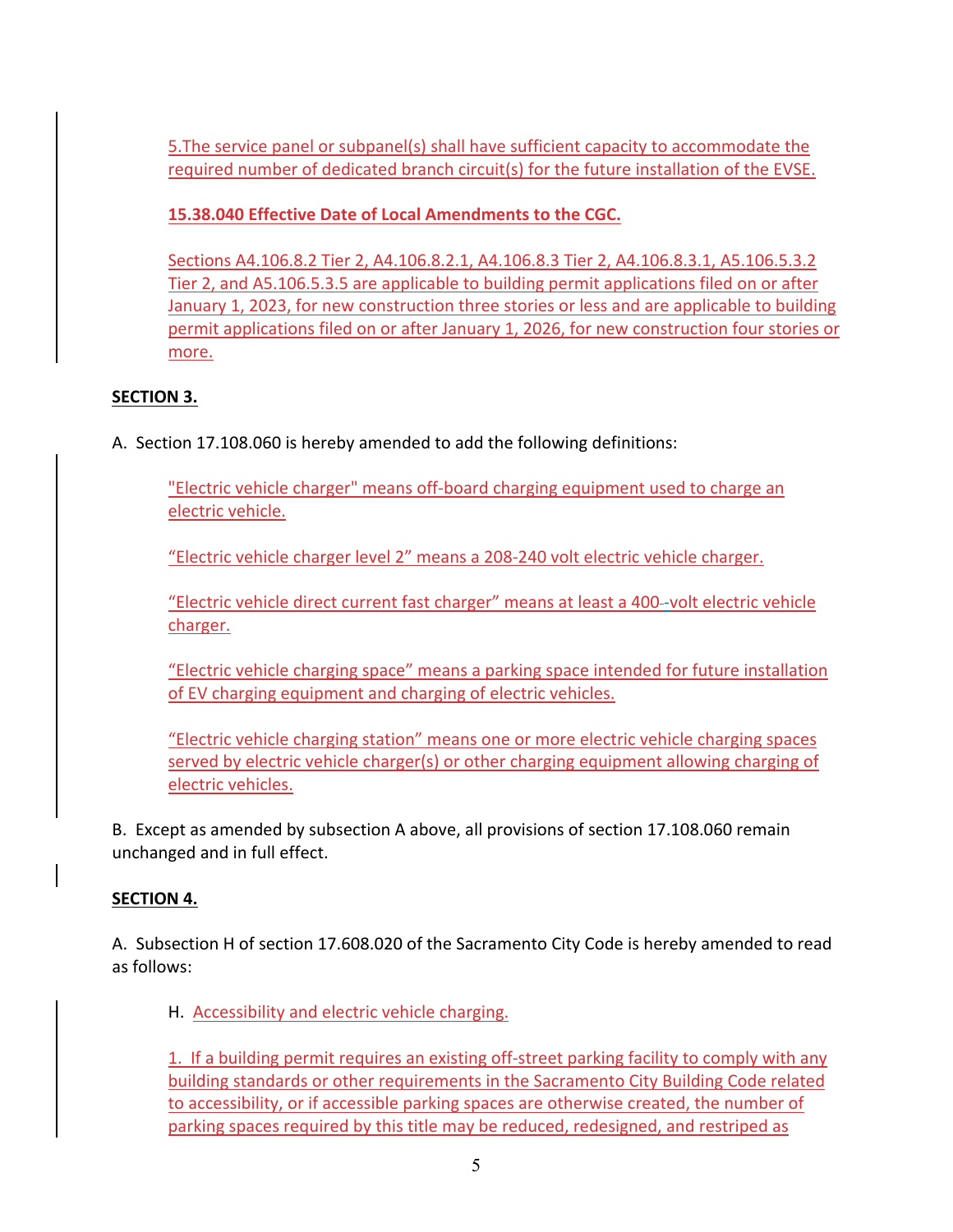necessary without issuance of a permit under this title. The California Building Code. The required number of spaces in off‐street parking facilities that are restriped or redesigned to meet accessibility requirements may be reduced as necessary to comply with Title 24 of the California Building Code.

2. If a building permit requires an existing off‐street parking facility to comply with any building standards or other requirements in the Sacramento City Building Code related to electric vehicle charging spaces or if electric vehicle charging spaces are otherwise created, the number of parking spaces required by this title may be reduced, redesigned and restriped, as necessary without issuance of a permit under this title.

B. Except as amended by subsection A above, all provisions of section 17.608.020 remain unchanged and in full effect.

# **SECTION 5.**

- A. Section 17.608.040 of the Sacramento City Code is hereby amended as follows:
- 1. Subsection F.2.c is hereby added to read as follows:

c. Electric vehicle charging spaces and electric vehicle charging stations. The number of electric vehicle charging spaces and electric vehicle charging stations are determined by the Sacramento city building code. Electric vehicle charging stations shall be clearly marked "EV CHARGING ONLY."

2. Subsection M is hereby amended to read as follows:

M. Directional signage. If a development project includes directional signage to an off‐ street vehicle parking facility, the signage shall also indicate the location of bicycle parking and the existence of electric vehicle charging stations.

3. Subsection O is hereby added to read as follows:

O. Electric vehicle charging spaces and electric vehicle charging stations.

1. Electric vehicle charging stations and electric vehicle charging spaces shall comply with the requirements in the Sacramento city building code.

2. All off‐street parking facilities, shall provide electric vehicle charging stations and electric vehicle charging spaces in compliance with the provisions in the Sacramento city building code.

B. Except as amended by subsections A above, all provisions of section 17.608.040 remain unchanged and in full effect.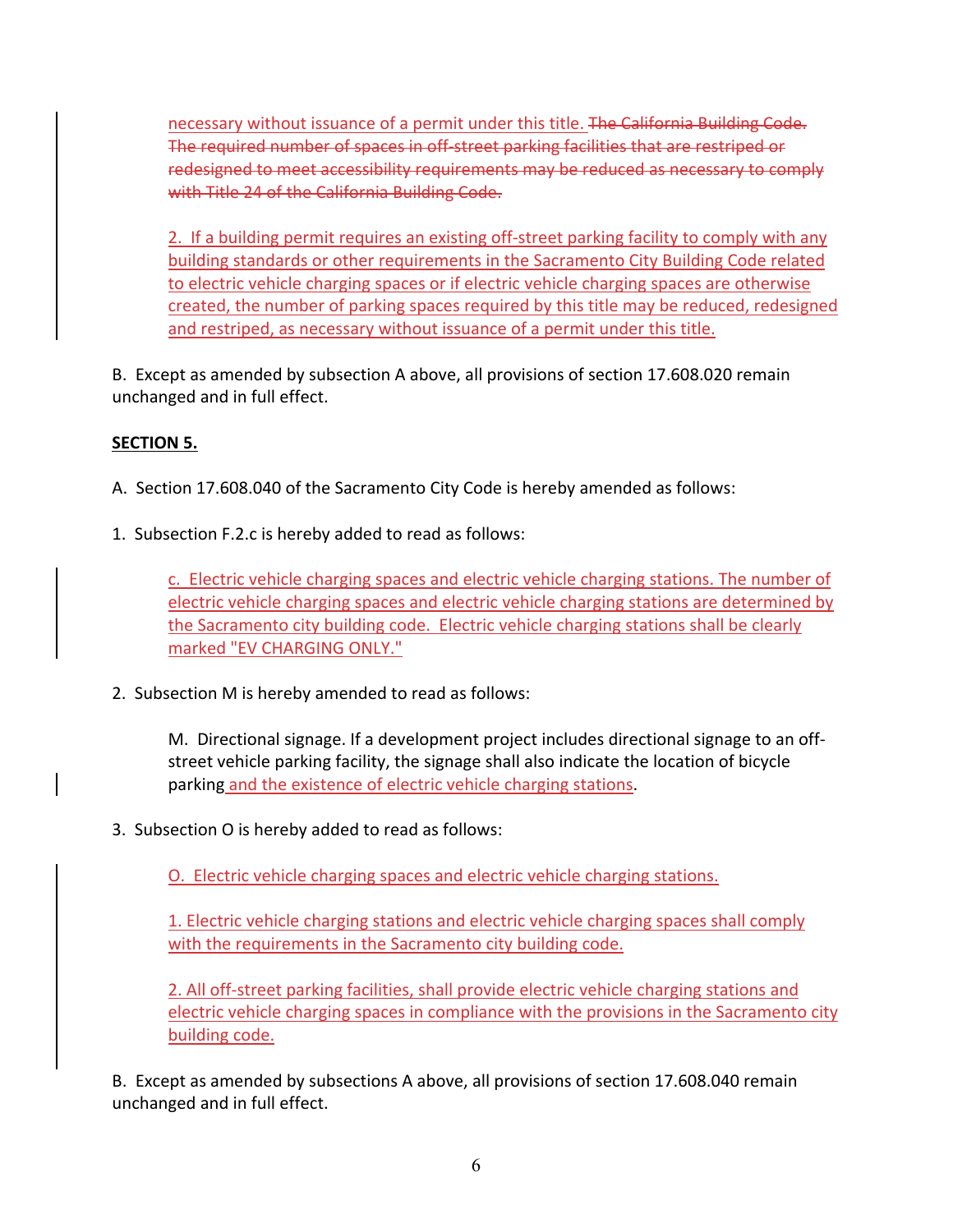### **SECTION 6.**

A. Section 17.608.060 of the Sacramento City Code is hereby amended as follows:

- 1. Subsection A.1.b is hereby amended to read as follows:
	- b. **Zero-emission <del>C</del>carsharing**.

One zero-emission carshare space may be substituted for four required on-site vehicle parking spaces- up to a maximum of 20% of the required on-site vehicle parking spaces. "Zero-emission <del>C</del>carshare space" means a parking space reserved for a zero-emission vehicle that can be rented or reserved for short periods of time, such as by the hour or minute.

2. Subsection A.1.h is hereby added to read as follows:

h. Additional electric vehicle charging station. One electric vehicle charging station utilizing an electric vehicle charger level 2 or an electric vehicle direct current fast charger may be substituted for two parking spaces.

B. Except as amended by subsection A above, all provisions of section 17.608.060 remain unchanged and in full effect.

### **SECTION 7.**

If any provision of this Ordinance or its application to any person or circumstance is held invalid or ineffective by any court of competent jurisdiction, or by reason of any preemptive legislation, that invalidity shall not affect the validity of the remaining provisions of this Ordinance. The City Council declares that it would have passed this Ordinance and each section, subsection, subdivision, sentence, clause, and phrase, irrespective of the fact that any one or more sections, subsections, subdivisions, sentences, clauses, phrases, or words be declared invalid.

Adopted by the City of Sacramento City Council on by the following vote:

 $\overline{\phantom{a}}$  , and the contract of the contract of the contract of the contract of the contract of the contract of the contract of the contract of the contract of the contract of the contract of the contract of the contrac

Ayes:

Noes:

Abstain:

Absent: